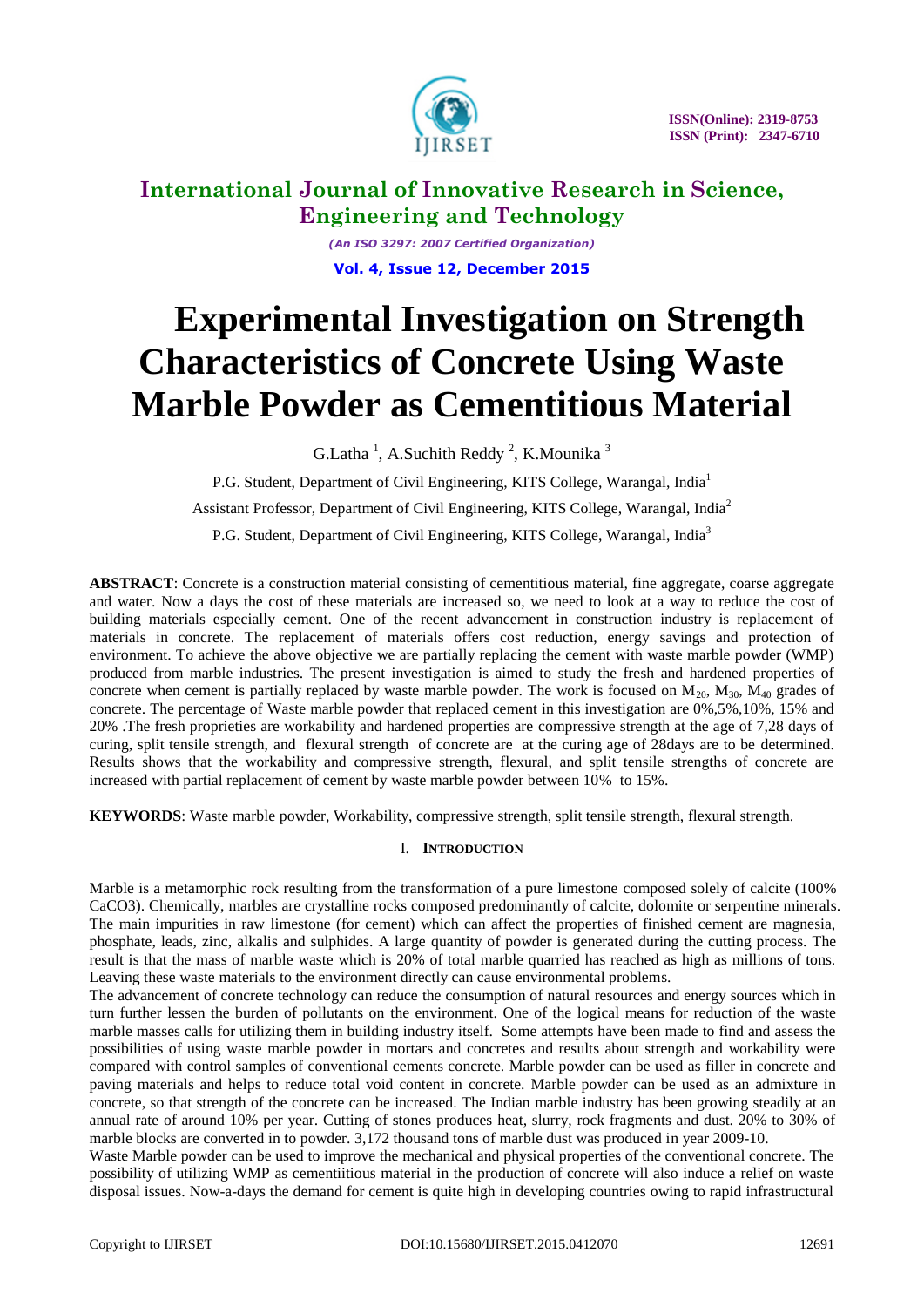

*(An ISO 3297: 2007 Certified Organization)*

#### **Vol. 4, Issue 12, December 2015**

growth which results supply scarcity and the cost of material is increased, if we use the waste material in the production of the concrete the construction cost decreases.

#### II. **BACKGROUND**

According to **Md Mahaboob ali, Prof S.M.Hashmi(2014),** The work is directed towards developing a better understanding on strength characteristics of concrete using marble powder as a partial replacement of cement. The Dissertation work is carried out with  $M_{30}$  grade concrete for which the marble powder is replaced by 0%, 5%, 10%, 15%, 20% by weight of cement. The result of this investigation indicate that marble dust incorporation results insignificant improvements in the compressive, flexural and split tensile strengths of concrete up to 10% of replacement. **Aliabdo et al (2013),** investigated the possibility of utilizing waste marble dust (MD) in cement and concrete production by discussing the properties of concrete contained marble dust as a cement replacement and as a sand replacement (cement addition). The replacement ratios which have been studied were 0.0%, 5.0%, 7.5%, 10.0% and 15% by weight. Water to cement ratio (w/c) were 0.50 and 0.40 in case of cement replacement and in case of sand replacement, respectively. It was observed that the higher values of marble dust decreases the C3A content compared to plain cement. For 15% marble dust, there was a decrease of 10% in the compressive strength of concrete. At w/c of 0.5, in all levels of marble dust as a cement replacement, the concrete compressive strength slightly decreases, due to the reduction in cementing material (C3A and C2S) which is mainly responsible for concrete strength. But at the w/c of 0.4 there was slightly increase to the 10% MD. This could be due to the pore-filling effect of fine marble dust that enhances the properties of the transition zone (TZ) surrounding aggregate.

In the investigation by **Er.Tanpree Singh and Er.Anil Kumar Nanda (June 2012)**, tests were conducted on the mortars and concrete mix cured for different times in order to determine their workability, flexural as well as compressive strength. Partial replacement of cement by varying percentage of marble powder reveals that increased with increase of WMP the strength falls when the WMP is 15% or 20%.

#### III. **OBJECTIVE OF EXPERIMENTAL STUDY**

The main objective of the present investigation is to study the effects of marble powder on properties of fresh and hardened concrete when cement is partially replaced by waste marble powder, and to compare the compressive, split and tensile strength of M 20, M30, M40 grades of concrete. We are also trying to find the percentage of marble powder replaced in concrete that makes the strength of the concrete maximum. Nowadays marble powder has become a pollutant. So, by partially replacing cement with marble powder, we are proposing a method that can be of great use in reducing pollution to a great extent.

### IV.**EXPERIMENTAL METHODOLOGY**

#### **4.1 MATERIALS USED:**

**Cement**: The ordinary Portland cement of 53grade manufactured by the JP Cement Company was used in the study, which is in accordance with IS 8112:1989. Properties of this cement were tested and shown in table-1.

**Fine aggregate:** Locally available fresh river sand, free from organic matter, was used. The result of sieve analysis confirms to zone-Ι (according to IS: 383-1970). The other properties of fine aggregate are determined and shown in table -2.

**Coarse aggregate**: Crushed aggregate of 20mm size is brought from quarry. Aggregates of more than 20mm size are separated by sieving. Tests are carried out in order to find out properties of it. The test results are presented in table- 2.

**Waste marble powder (WMP)**: The Waste Marble powder was collected from the local market in Warangal. It was sieved by IS-90 micron sieve before mixing in concrete. Tests are carried out in order to find out the properties of waste marble powder. The test results are presented here.

- Fineness of waste marble powder  $= 13\%$
- Specific gravity  $= 1.5$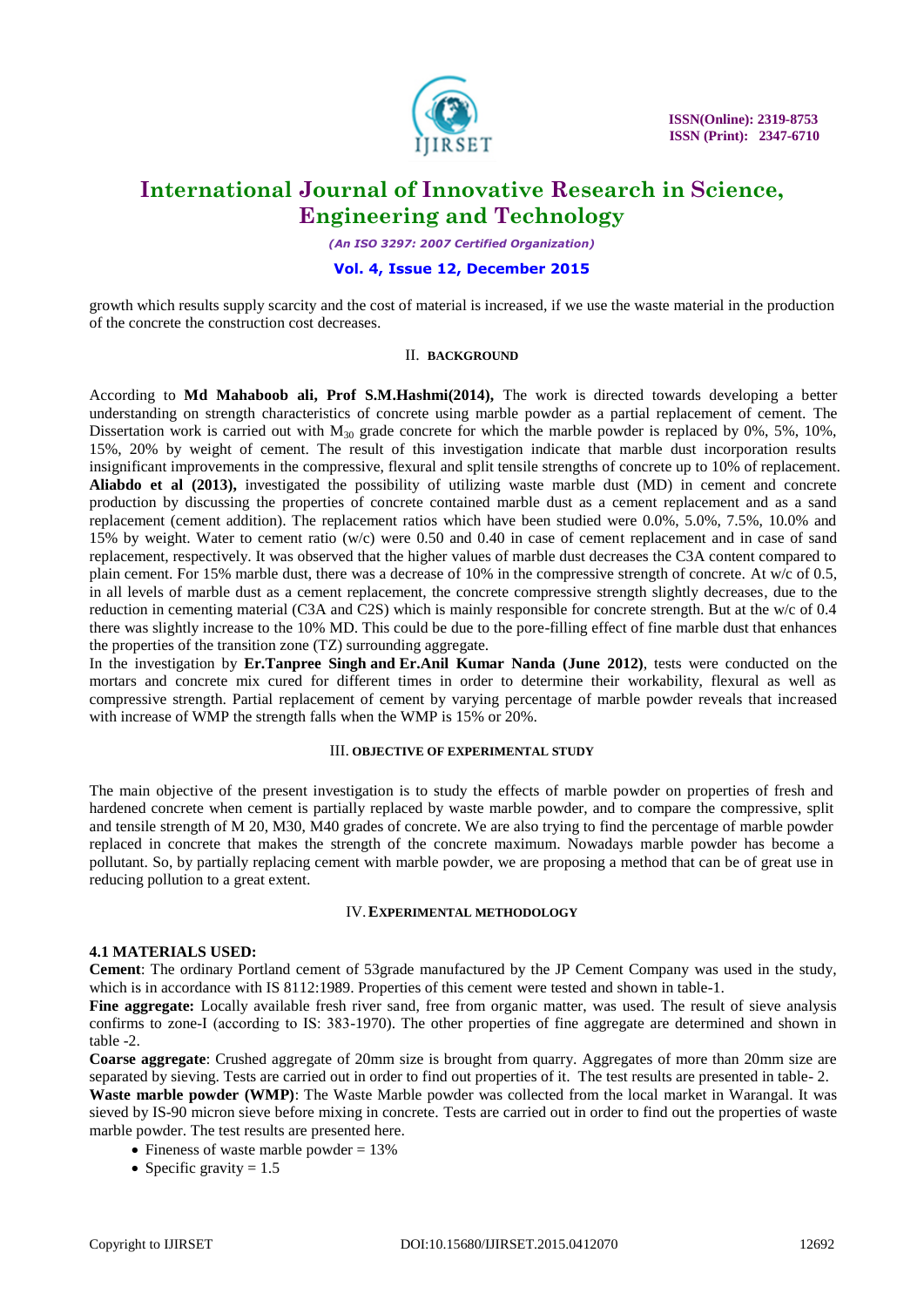

*(An ISO 3297: 2007 Certified Organization)*

### **Vol. 4, Issue 12, December 2015**

**Table-1physical properties of cement Table-2 properties of fine aggregate & coarse aggregate**

| <b>Properties</b>    | <b>Results</b> | <b>Properties</b>          | Fine<br>aggregate | <b>Coarse</b><br>aggregate |
|----------------------|----------------|----------------------------|-------------------|----------------------------|
| <b>Fineness</b>      | 7%             | Bulk density               | $1.44$ g/cc       | $1.44$ g/cc                |
| specific gravity     | 3.16           | Porosity                   | 37.42%            | 71.11%                     |
| standard consistency | 31.5           | Void ratio                 | 0.59              | 1.07                       |
| initial setting time | $150$ min      | specific gravity           | 2.29              | 2.99                       |
| final setting time   | $270$ min      | <b>Fineness</b><br>modulus | 3.62              | 6.45                       |

**Chemical admixture:** CONPLAST SP337 was used in the present work, it is a high range water reducing admixture conforms to ASTM C494 and complies with IS: 9103-1999.It is used for improving workability at decreased watercement ratio without affecting the compressive strength.

**Concrete mix proportions**: Mix design was carried out using conceptual Mix design adopted and is presented in Table-3. **Table-3 Mix proportions**

| Grade<br>of<br>concrete | <b>Cement</b><br>(kg/m3) | F.A<br>(kg/m3) | C.A<br>(kg/m3) | <b>SP 337</b><br>(lit/m3) | Water<br>(lit/m3) |
|-------------------------|--------------------------|----------------|----------------|---------------------------|-------------------|
|                         | 320                      | 650            | 1310           |                           | 173               |
| $M_{20}$                | 1                        | 2.03           | 4.1            |                           | 0.53              |
|                         | 360                      | 610            | 1290           |                           | 165               |
| $M_{30}$                |                          | 1.7            | 3.58           | 2.16                      | 0.46              |
| $M_{40}$                | 415                      | 580            | 1250           | 3.32                      | 172               |
|                         |                          | 1.4            | 3              |                           | 0.41              |

**Water:** In this investigation fresh potable water was used for mixing as well as curing of concrete.

### V. **RESULTS AND DISCUSSION**

**5.1 FRESH CONCRETE:** Each batch of concrete was tested for consistency after mixing, using slump and C.F. tests. Provided that care was taken to ensure that no water or other material was lost, the concrete used for the consistency tests was remixed with the remainder of batch before making the test specimens.

**Slump test:** After mixing the concrete properly, workability of concrete is determined by slump cone apparatus. The following table-4 shows the slump values for different grades of concrete for various proportions of Waste Marble Powder and represented in Graph-1.

**Compaction factor test:** The degree of compaction is measured by the density ratio i.e., the ratio of the density actually achieved in the test to the density of the same concrete fully compacted. The results are shown in table-5 and represented in Graph-2 below.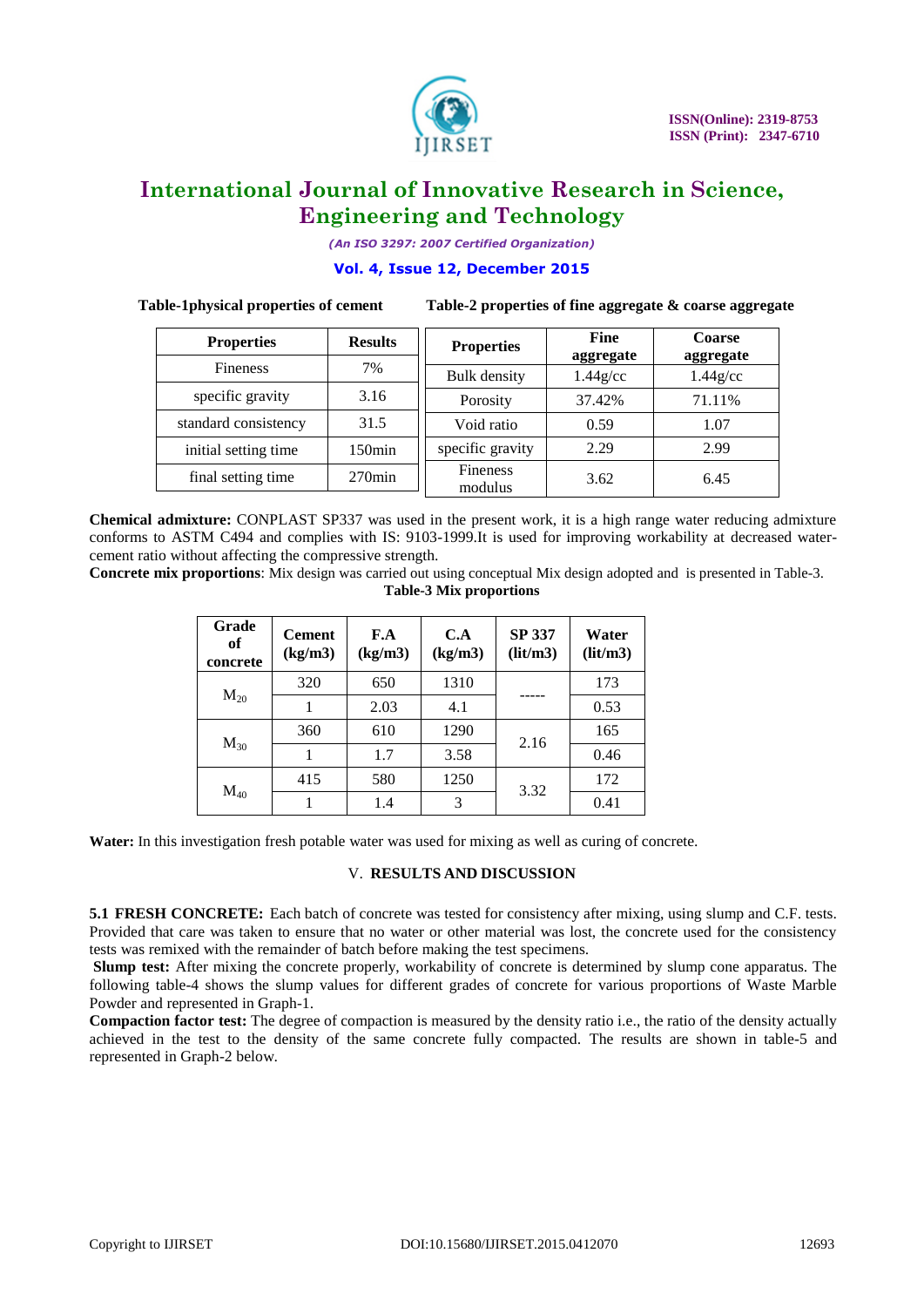

*(An ISO 3297: 2007 Certified Organization)*

### **Vol. 4, Issue 12, December 2015**

### **Table-4 slump values for M20.M30, M40 grade concrete Table-5 C.F for M20.M30, M40 grade concrete**

Slump

Slump

|             |                | C.F for        | $C.F$ for      |
|-------------|----------------|----------------|----------------|
|             | $C.F$ for      | $M_{30}$ grade | $M_{40}$ grade |
| % of        | $M_{20}$ grade | concrete       | concrete       |
| Replacement | concrete       |                |                |
|             | 0.78           | 0.75           | 0.8            |
| 5           | 0.82           | 0.78           | 0.81           |
| 10          | 0.86           | 0.79           | 0.82           |
| 15          | 0.83           | 0.84           | 0.76           |
| 20          | 0.82           | 0.83           | 0.75           |

| $%$ of<br>Replacement | Slump<br>value for<br>$M_{20}$ grade<br>(mm) | value for<br>$M_{30}$ grade<br>(mm) | value for<br>$M_{40}$ grade<br>(mm) |
|-----------------------|----------------------------------------------|-------------------------------------|-------------------------------------|
|                       | 55                                           | 35                                  | 30                                  |
| 5                     | 57                                           | 50                                  | 40                                  |
| 10                    | 63                                           | 60                                  | 55                                  |
| 15                    | 65                                           | 62                                  | 60                                  |
| 20                    | 66                                           | 64                                  | 65                                  |
|                       |                                              |                                     |                                     |

Slump

#### \*(C.F-COMPACTION FACTOR)



#### Graph-1shows various slump values for  $M_{20}.M_{30}$ ,  $M_{40}$  grades of concrete



Graph-2 -Compaction factor for M20.M30, M<sup>40</sup> grades of concrete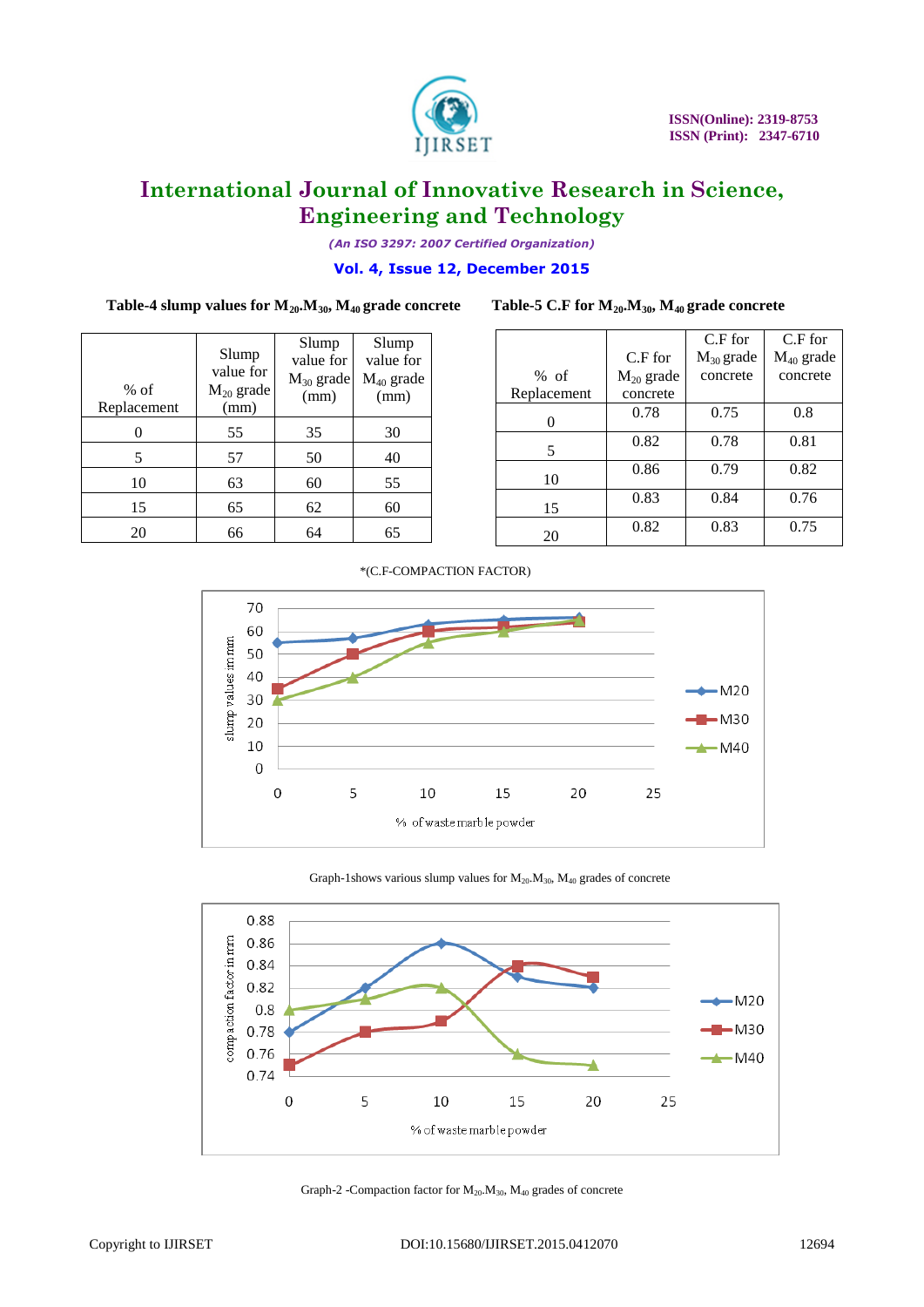

*(An ISO 3297: 2007 Certified Organization)*

### **Vol. 4, Issue 12, December 2015**

**5.2 HARDENED CONCRETE**: After curing at 7 and 28 days in fresh water, the specimens were made dried and then tested to evaluate strength characteristics.

**Compressive strength**: Compressive strength of concrete is evaluated by the concrete at 7 and 28 days cube strength. Compressive strength of concrete for various proportions of waste marble powder is shown in table-6 and represented in Graph-3 & 4.

**Split tensile strength**: The split tensile strength of concrete for cylinders, all mixes at 28 days of curing is presented in table-7 and shown in Graph-4. Three cylinders were casted for various percentage replacements of cement by WMP and they are tested by placing them horizontal in CTM. The split tensile strength test set up is shown in fig-2. The following equation is used to evaluate the split tensile strength of cylinder.



Fig-2 c) Compressive strength test on cube of 28 days curing for M20 grade at 15% replacement of cement with Waste Marble Powder d**)** Split tensile strength test on cylinder of 28 days curing for M20 grade at 10 % replacement of cement with Waste Marble Powder e) flexural test on prism of M20 grade at 0% replacement of cement with WMP

**Flexural strength of concrete**: The flexural strength of concrete for prisms, all mixes at 28 days of curing is presented in table-8 and shown in graph-6. Three prisms were cast for various percentage replacements of cement by Waste Marble Powder and tested in UTM of 40T capacity by applying two point loads. These point loads acted at equidistance from centre of prism. Prism was placed in the Universal Testing Machine and load is applied at rate of  $140\text{kg/cm}^2/\text{min}$ .

| Table 6: Compressive Strength of $\mathbf{M}_{20}$ , $\mathbf{M}_{30}$ , $\mathbf{M}_{40}$ Grades of concrete specimens at 7, 28 days of curing |  |  |
|-------------------------------------------------------------------------------------------------------------------------------------------------|--|--|
|-------------------------------------------------------------------------------------------------------------------------------------------------|--|--|

| $%$ of<br>Waste<br>S.no<br><b>Marble</b> |          | Compressive strength<br>for $M_{20}$ grade(MPa) |         | <b>Compressive strength</b><br>For $M_{30}$ grade(MPa) |         | <b>Compressive</b><br>strength for $M_{40}$<br>grade (MPa) |         |
|------------------------------------------|----------|-------------------------------------------------|---------|--------------------------------------------------------|---------|------------------------------------------------------------|---------|
|                                          | powder   | 7 days                                          | 28 days | 7 days                                                 | 28 days | 7 days                                                     | 28 days |
| 1                                        | $\Omega$ | 16.36                                           | 24.93   | 25.18                                                  | 38.36   | 29.88                                                      | 45.51   |
| $\mathfrak{D}$                           | 5        | 22.66                                           | 34.52   | 25.81                                                  | 39.32   | 37.43                                                      | 57.01   |
| 3                                        | 10       | 25.18                                           | 38.36   | 26.44                                                  | 40.28   | 31.44                                                      | 47.89   |
| 4                                        | 15       | 24.55                                           | 37.4    | 28.33                                                  | 43.16   | 31.06                                                      | 47.31   |
| 5                                        | 20       | 14.31                                           | 21.8    | 23.29                                                  | 35.48   | 26.2                                                       | 39.91   |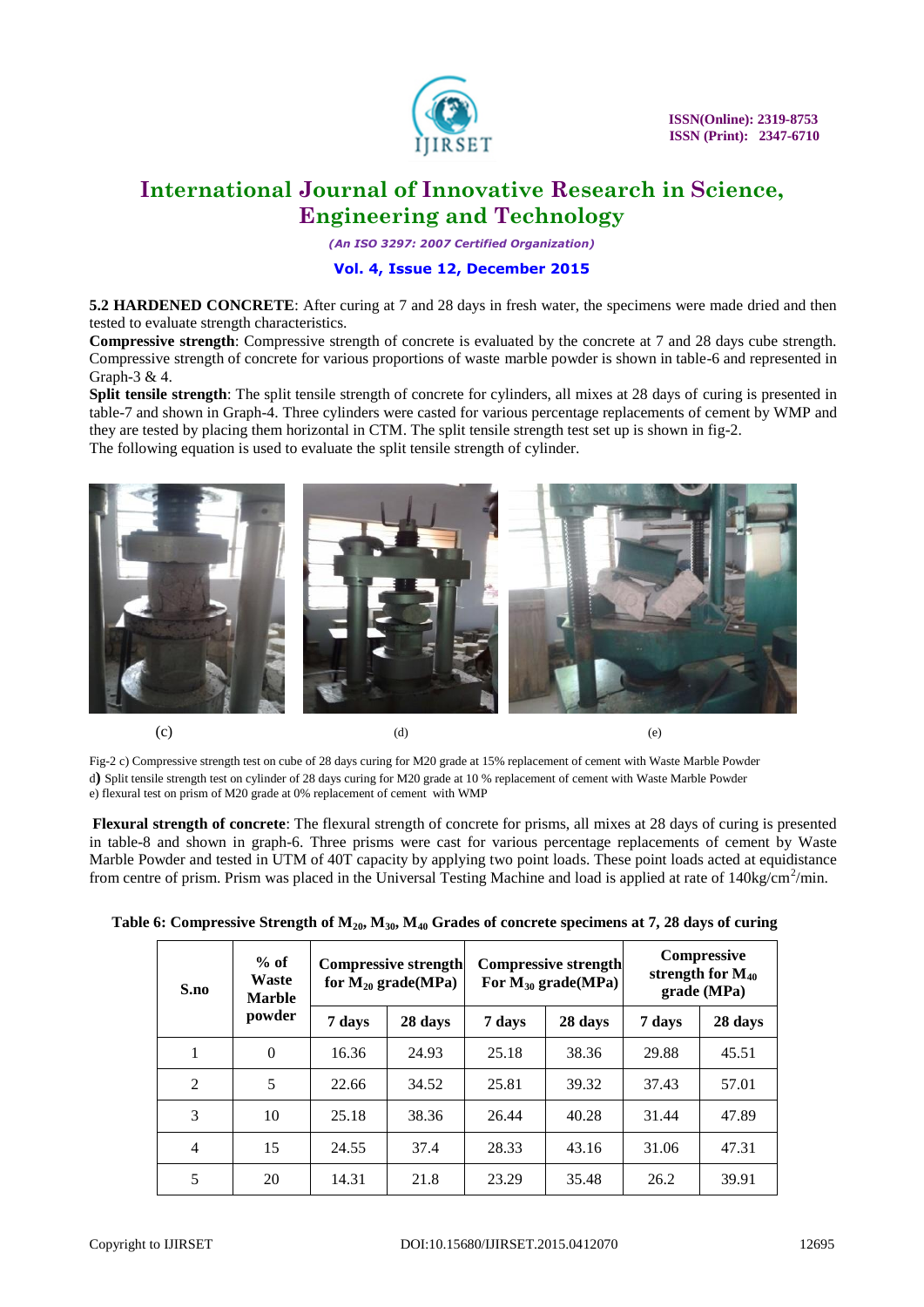

*(An ISO 3297: 2007 Certified Organization)* **Vol. 4, Issue 12, December 2015**





**Graph-3- Compressive Strength at 7 days of curing for various percentage replacement of cement with WMP** 

**Graph-4 Compressive strength at 28 days of curing for various percentages replacement of cement with WMP**

| S.no           | % of Waste<br><b>Marble</b><br>powder | <b>Split tensile</b><br>strength of<br>$M_{20}$ grade of<br>concrete<br>(MPa) | <b>Split tensile</b><br>strength of $M_{30}$<br>grade of<br>concrete(MPa) | <b>Split tensile</b><br>strength of $M_{40}$<br>grade of concrete<br>(Mpa) |
|----------------|---------------------------------------|-------------------------------------------------------------------------------|---------------------------------------------------------------------------|----------------------------------------------------------------------------|
|                | $\theta$                              | 2.16                                                                          | 3.33                                                                      | 3.24                                                                       |
| $\mathfrak{D}$ | 5                                     | 2.99                                                                          | 3.41                                                                      | 4.16                                                                       |
| 3              | 10                                    | 3.33                                                                          | 3.75                                                                      | 3.49                                                                       |
| 4              | 15                                    | 3.24                                                                          | 3.45                                                                      | 3.45                                                                       |
| 5              | 20                                    | 2.08                                                                          | 3.08                                                                      | 2.91                                                                       |

**Table-7: Split Tensile Strength of concrete specimens at 28 days of curing**

**Table-8: Flexural Strength of concrete specimens at 28 days of curing**

| S.no                        | % of Waste<br><b>Marble</b><br>powder | <b>Flexural</b><br>strength for $M_{20}$<br>grade of<br>concrete (MPa) | <b>Flexural strength</b><br>for $M_{30}$ grade of<br>concrete (MPa) | <b>Flexural strength</b><br>for $M_{40}$ grade of<br>concrete (MPa) |
|-----------------------------|---------------------------------------|------------------------------------------------------------------------|---------------------------------------------------------------------|---------------------------------------------------------------------|
|                             |                                       |                                                                        | 4.6                                                                 | 2.96                                                                |
| $\mathcal{D}_{\mathcal{L}}$ |                                       | 2.94                                                                   | 4.71                                                                | 3.03                                                                |
|                             | 10                                    | 3.4                                                                    | 4.83                                                                | 3.25                                                                |
|                             | 15                                    | 3.52                                                                   | 5.17                                                                | 4.71                                                                |
|                             | 20                                    | 3.46                                                                   | 4.25                                                                | 4.25                                                                |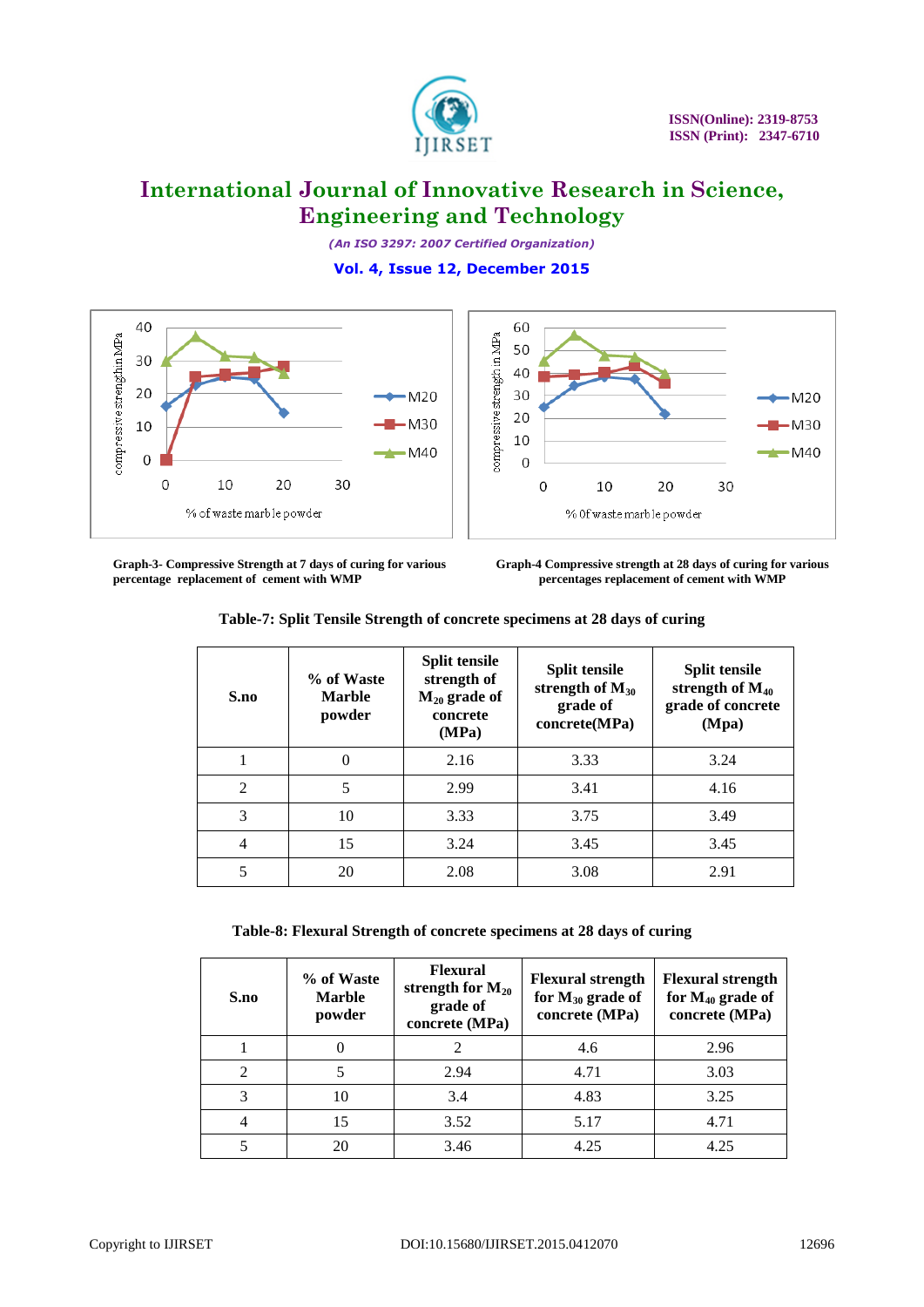

 $M20$ 

M30

 $-M40$ 

# **International Journal of Innovative Research in Science, Engineering and Technology**

*(An ISO 3297: 2007 Certified Organization)* **Vol. 4, Issue 12, December 2015**

6

5

 $\overline{4}$ 

 $\overline{3}$ 

 $\overline{2}$ 

 $\mathbf{1}$ 

 $\overline{0}$ 

 $\mathbf 0$ 

10

% of waste marble powder

lexural strength in MPa



**Graph-5 shows split tensile strength of concrete specimens at 28 days of curing for various percentage of cement replacement with WMP** 

**Graph-6 shows flexural strength of concrete specimens at 28 days of curing for various percentages of cement replacement with WMP** 

20

30

#### VI. **CONCLUSION**

- The workability for  $M_{20}$ ,  $M_{30}$ ,  $M_{40}$  grades of concrete increased with increase in % of waste marble powder up to 20% replacement by cement. From Graph-2 the compaction factor for different grades of concrete, it is understood that the workability increases with increase in percentage of waste marble powder up to 10%. This increase in workability is due to greater surface area contact, smooth texture of wmp, and spherical shape of WMP particles.
- The test results showed in table-6 shows, with the percentage increase in the waste marble powder the compressive strength values for  $M_{20}$ ,  $M_{30}$ ,  $M_{40}$  grades concrete tends to increase at each curing age upto 10 to 20% replacment. This increase in the strength of concrete can be due to the presence of calcium carbonate content in Marble Powder. The additional surface area provided by the calcium carbonate in Marble Powder may provide sites for the nucleation and growth of hydration products that leads to further increase in strength. Furthermore, the early strength of concrete mixes with marble powder was 5-10% higher than the conventional concrete. However, there is a slight decrease in compressive strength in 20% replacement concrete mix. When WMP replaced by cement exceeds 15% by weight, the less reactive calcite has a dilution effect on the more reactive cement; the amount of cement paste is considerably reduced, resulting in lower compressive strength.
- From Graph-3 for  $M_{30}$  grade concrete at lower water cement ratio there was slight increase in compressive strength, this could be due to the pore-filling ability and pozzolanic activity of WMP that enhances the properties of the transition zone (TZ) surrounding aggregate.
- The flexural strength of concrete for  $M_{20}$ ,  $M_{30}$ ,  $M_{40}$  grades of concrete increases with addition of waste marble powder up to 15%replacement by weight of cement and furthers any addition of waste marble powder there was slight decrease in strength as compared to conventional concrete. Hence, the improvement of flexural strength may be attributed to the nucleation around the fine particles of waste marble powder that replace the large and oriented crystals of calcium hydroxide with numerous, small and less oriented crystal.
- From the results obtained for the split tensile strength of concrete for  $M_{20}$ ,  $M_{30}$ ,  $M_{40}$  grades concrete, it is observed that the split tensile strength of concrete increased up to 10% replacement of cement by waste marble powder and decreased with further increase, this may be due to its filling effect and growth of hydration products in concrete.
- Thus for present investigation on  $M_{20}$ ,  $M_{30}$ ,  $M_{40}$  grades of concrete, it is found that the optimum percentage for replacement of marble powder with cement ranges from 10% to 15%. Hence test results shows that waste marble powder is capable of improving hardened concrete performance up to 15% replacement.
- Further, the cost of construction can be minimized with usage of marble powder which is freely or cheaply available and the environmental pollution can be reduced by using waste marble powder as replacement of cement in concrete.